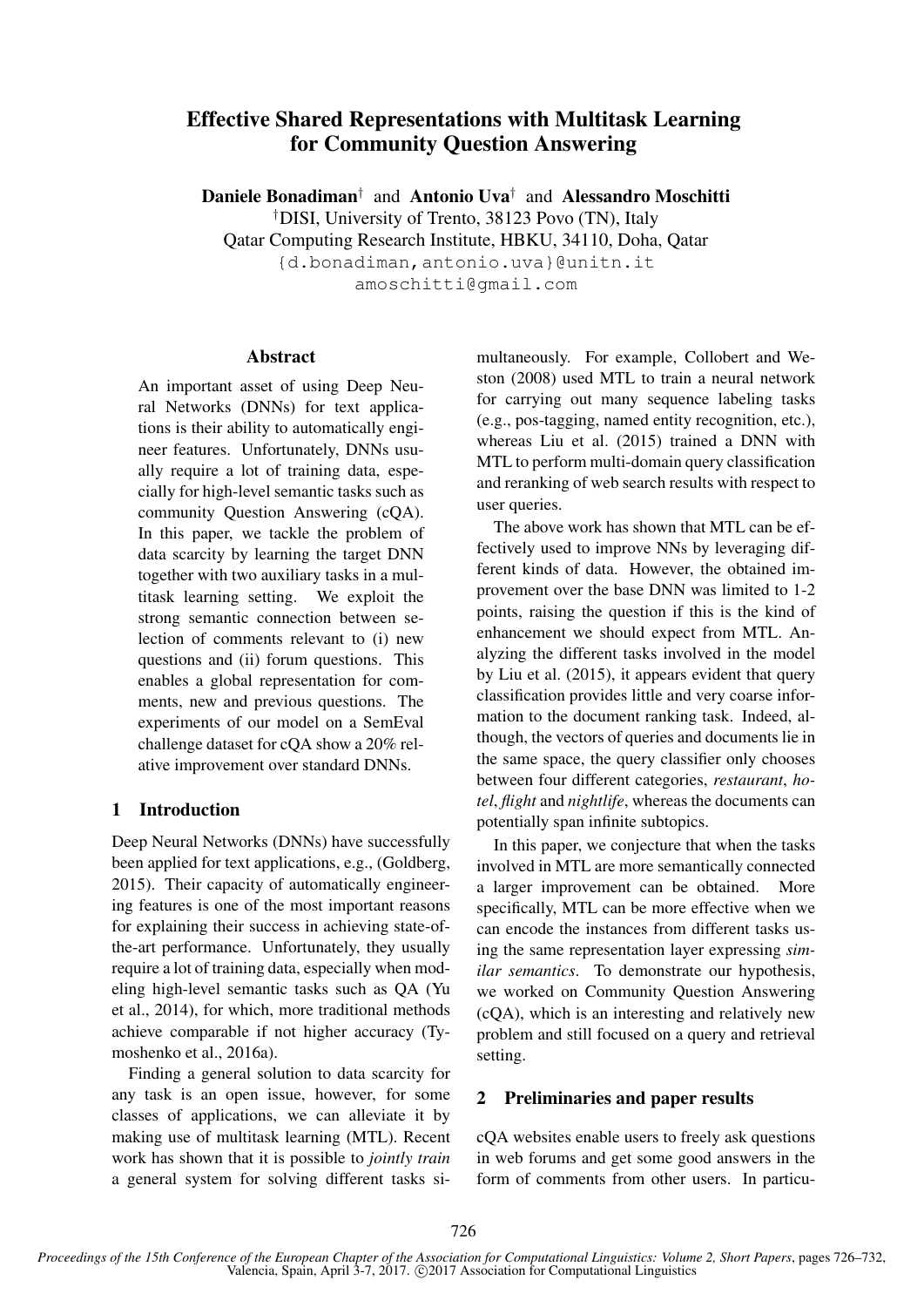

Figure 1: The three tasks of cQA at SemEval: the arrows show the relations between the new and the related questions and the related comments.

lar, given a fresh user question,  $q_{new}$ , and a set of forum questions, Q, answered by a comment set,  $C$ , the main task consists in determining whether a comment  $c \in C$  is a suitable answer to  $q_{new}$ or not. Interestingly, the task can be divided into three sub-tasks as shown in Fig. 2: given  $q_{new}$ , the main Task C is about directly retrieving a relevant comment from the entire forum data. This can also be achieved by solving Task B to find a similar question,  $q_{rel}$ , and then executing Task A to select comments,  $c_{rel}$ , relevant to  $q_{rel}$ .

Given the above setting, we define an MTL model that solves Task C, learning at the same time the auxiliary tasks A and B. Considering that (i)  $q_{new}$  and  $q_{rel}$  have the same nature and (ii) comments tend to be short and their text is comparable to the one of questions, $\frac{1}{1}$  we could model an effective shared semantic representation. Indeed, our experiments with the data from SemEval 2016 Task 3 (Nakov et al., 2016) show that our MTL approach improves the single DNN for solving Task C by roughly 8 points in MAP (almost 20% of relative improvement). Finally, given the strong connection between the objective functions of the DNNs, we could train our network with the three different tasks at the same time, performing a single forward-backward operation over the network.

# 3 Our MTL model for cQA

MTL aims at learning several related tasks at the same time to improve some (or possibly all) tasks using joint information (Caruana, 1997). MTL is particularly well-suited for modeling Task C as it is a composition of tasks A and B, thus, it can benefit from having both questions  $q_{new}$  and  $q_{rel}$  in input to better model the interaction between the new question and the comment. More precisely, it can use the triplets,  $\langle q_{new}, q_{rel}, c_{rel} \rangle$ , in the learning process, where the interaction between the



Figure 2: Our MTL architecture for cQA. Given the input sentences  $q_{new}$ ,  $q_{rel}$  and  $c_{rel}$  (at the bottom), the NN passes them to the sentence encoders. Their output is concatenated into a new vector,  $h_i$ , and fed to a hidden layer,  $h_s$ , whose output is passed to three independent multi-layer perceptrons. The latter produce the scores for the individual tasks.

triplet members is exploited during the joint training of the three models for the tasks A, B and C. In fact, a better model for question-comment similarity or question-question similarity can lead to a better model for new question-comment similarity (Task C).

Additionally, each thread in the SemEval dataset is annotated with the labels for all the three tasks and therefore it is possible to apply joint learning directly (using a global loss), rather than training the network by optimizing the loss of the three single tasks independently. Note that, in previous work (Collobert and Weston, 2008; Liu et al., 2015), each input example was annotated for only one task and thus training the model required to alternate examples from the different tasks.

# 3.1 Joint Learning Architecture

Our joint learning architecture is depicted in Figure 2, it takes three pieces of text as input, i.e, a new question,  $q_{new}$ , the related question,  $q_{rel}$ , and its comment,  $c_{rel}$ , and produces three fixed size representations,  $x_{q_{new}}$ ,  $x_{q_{rel}}$  and  $x_{c_{rel}}$ , respectively. This process is performed using the sentence encoders,  $x_d = f(d, \theta_d)$ , where d is the input text and  $\theta_d$  is the set of parameters of the sentence encoder. In previous work, different sentence encoders have been proposed, e.g., Convolutional Neural Networks (CNNs) with maxpooling (Kim, 2014; Severyn and Moschitti, 2015)

<sup>&</sup>lt;sup>1</sup>In cQA domains, these are typically longer than standard questions, i.e., up to few paragraphs containing subquestions and an introduction.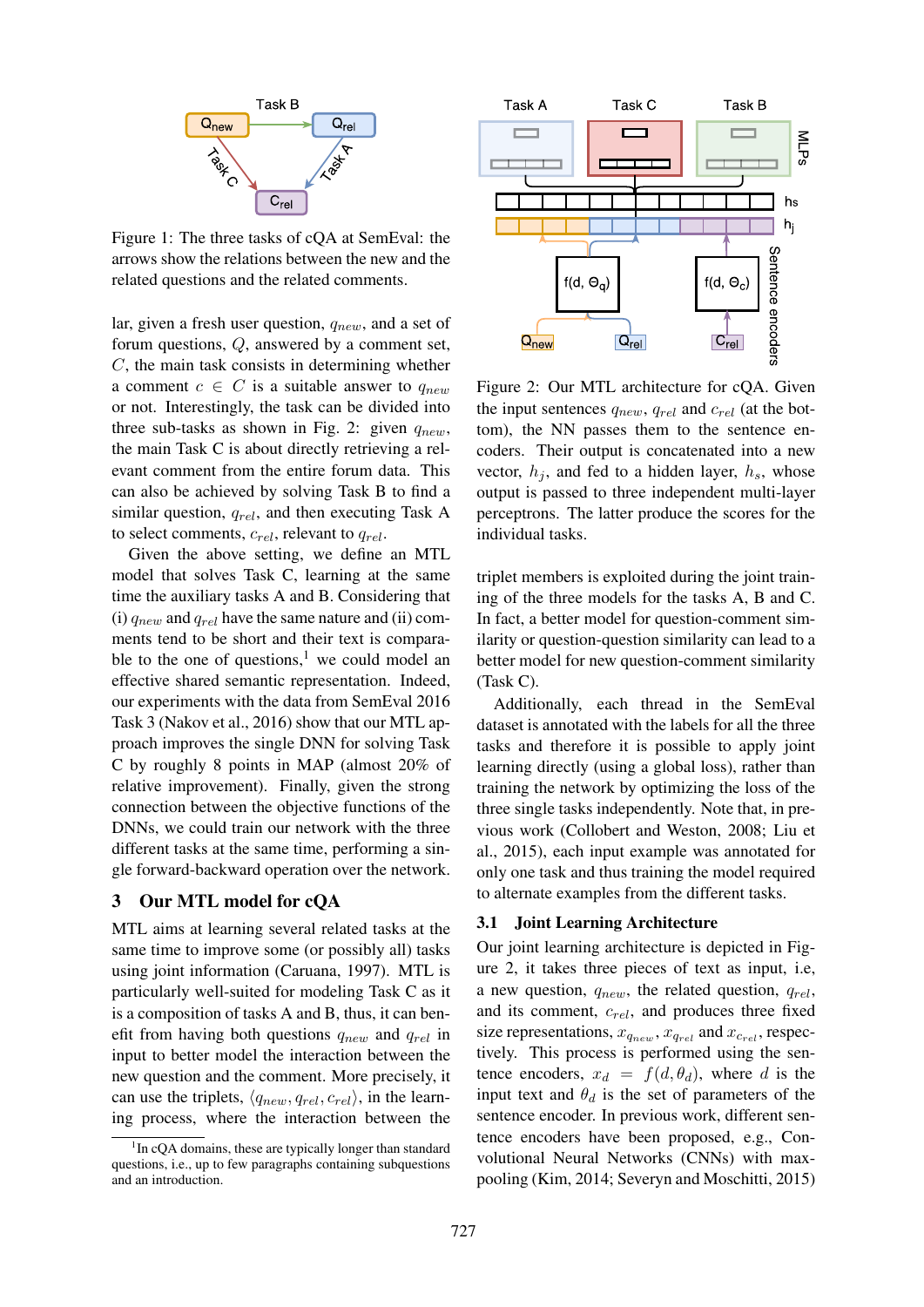|              | Task A    | Task B | Task C  |
|--------------|-----------|--------|---------|
| Train        | 37.51%    | 39.41% | $9.9\%$ |
| $Train + ED$ | $37.47\%$ | 64.38% | 21.25%  |
| Dev          | 33.52%    | 42.8%  | $6.9\%$ |
| <b>Test</b>  | 40.64%    | 33.28% | 9.3%    |

Table 1: Percentage of positive examples in the training datasets for each task.

and Long-short term memory (LSTM) networks (Hochreiter and Schmidhuber, 1997).

We concatenate the three representations,  $h_i =$  $[x_{q_{new}}, x_{q_{rel}}, x_{c_{rel}}]$ , and fed them to a hidden layer to create a shared input representation for the three tasks,  $h_s = \sigma(W h_j + b)$ . Next, we connect the output of  $h<sub>s</sub>$  to three independent Multi-Layer Perceptrons (MLP), which produce the scores for the three tasks. At training time, we compute the global loss as the sum of the individual losses for the three tasks for each example, where each loss is computed as binary cross-entropy.

### 3.2 Shared Sentence Models

The SemEval dataset contains ten times less new questions than related questions by construction. However, all questions have the same nature (i.e., generated by forum users), thus, we can share the parameters of their sentence models as depicted in Figure 2. Formally, let  $x_d = f(d, \theta)$  be a sentence model for a text, d, with parameters,  $\theta$ , i.e., the embedding weights and the convolutional filters: in a standard setting, each sentence model uses a different set of parameters  $\theta_{q_{new}}$ ,  $\theta_{q_{rel}}$  and  $\theta_{c_{rel}}$ . In contrast, our proposed sentence model encodes both the questions,  $q_{new}$  and  $q_{rel}$ , using the same set of parameters  $\theta_q$ .

#### 4 Experiments

#### 4.1 Setup

Dataset: the data for the above-mentioned tasks is distributed in three datasets for: Task A, which contains 6, 938 related questions and 40, 288 comments. Each comment in the dataset was annotated with a label indicating its relevancy to the question of its thread. Task B, which contains 317 new questions. For each new question, 10 related questions were retrieved, summing to 3, 169 related questions. Also in this case, the related questions were annotated with a relevancy label, which tells if they are relevant to the new question or not. Task C contains 317 new questions, together with 3, 169 related questions (same as in Task B) and 31, 690 comments. Each comment was labeled

| Model             | MAP   | MRR   |  |
|-------------------|-------|-------|--|
| <b>LSTM</b>       | 43.91 | 49.28 |  |
| <b>CNN</b>        | 44.43 | 49.01 |  |
| CNN Train         | 44.43 | 49.01 |  |
| $CNN Train + ED3$ | 44.77 | 52.07 |  |

Table 2: Impact of CNN vs. LSTM sentence models on the baseline network for Task C.

with its relevancy with respect to the new question. Each of the three datasets is in turn divided in training, dev. and test sets.

Table 1 reports the label distributions with respect to the different datasets. The data for Task C presents a higher number of negative than positive examples. Thus, we automatically extended the set of positive examples in our joint MTL training set using the data from Task A. More specifically, we take the pair  $(q_{rel}, c_{rel})$  from the training set of Task A and create the triples,  $(q_{rel}, q_{rel}, c_{rel})$ , where the label for question-question similarity is obviously positive and the labels for Task C are inherited from those of Task A. We ensured that the questions in the extended data (ED) generated from the training set do not overlap with questions from the dev. and test sets. The resulting training data contains 34, 100 triples: its relevance label distribution is shown in the row, Train + ED, of Table 1. <sup>2</sup>

Pre-processing: we tokenized and put both questions and comments in lowercase. Moreover, we concatenated question subject and body to create a unique question text. For computational reasons, we limited the document size to 100 words. This did not cause any degradation in accuracy.

Neural Networks: we mapped words to embeddings of size 50, pre-initializing them with standard skipgram embeddings of dimensionality 50. The latter embeddings were trained on the English Wikipedia dump using word2vec toolkit (Mikolov et al., 2013). We encoded the input sentence with a fixed-sized vector, whose dimensions are 100, using a convolutional operation of size  $5$  and a  $k$ max pooling operation with  $k = 1$ . Table 2 shows the results of our preliminary experiments with the sentence models of CNN and LSTM, respectively, on the dev. set of Task C. In our further experiments, we opted for CNN since it produced a bet-

<sup>&</sup>lt;sup>2</sup>We make out MTL data available at

http://ikernels-portal.disi.unitn.it/ repository/

<sup>&</sup>lt;sup>3</sup>Extended Dataset for Task C computed using the questions from Task A.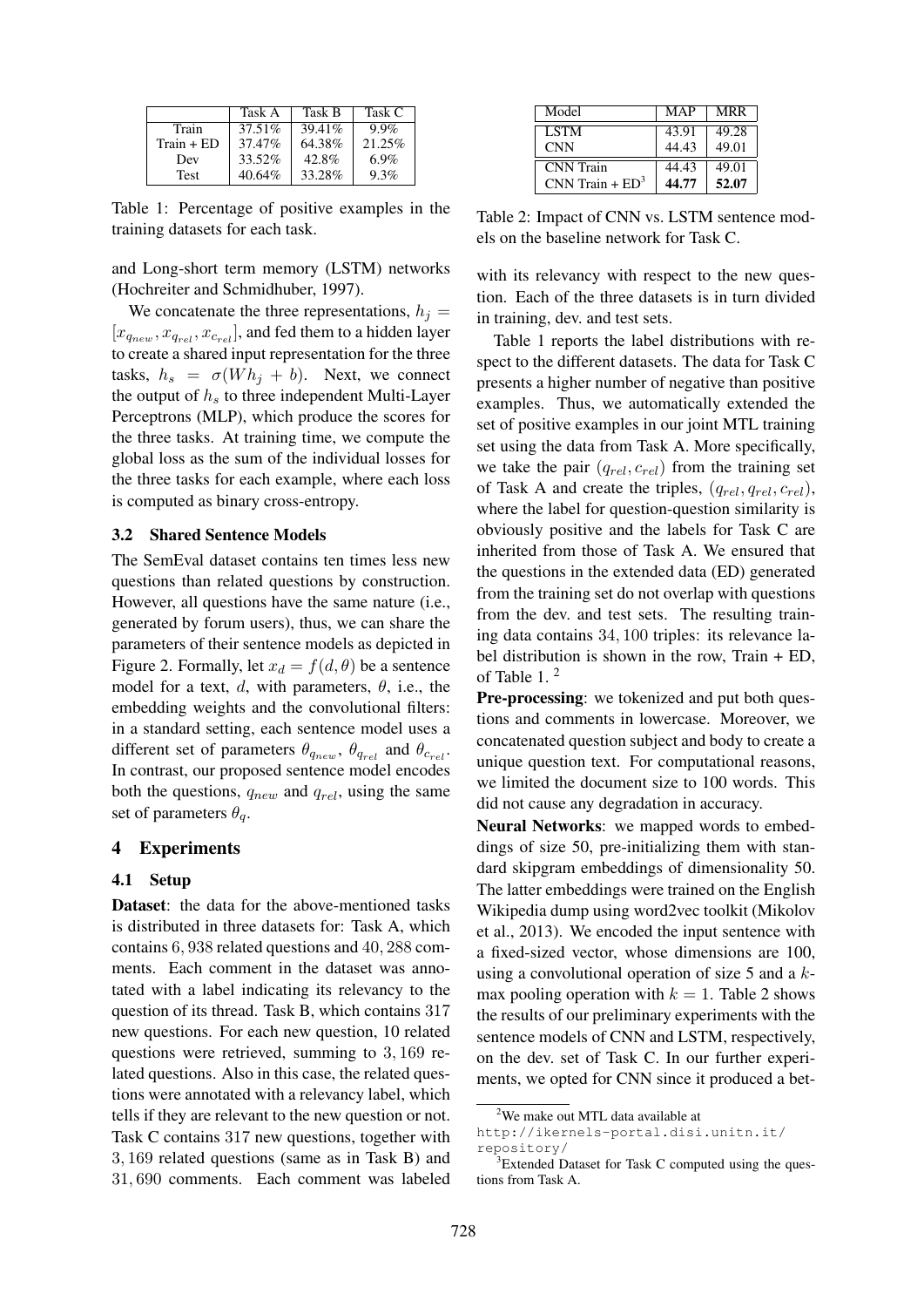| Model                                                         | <b>DEV</b> |            | <b>TEST</b> |       |
|---------------------------------------------------------------|------------|------------|-------------|-------|
|                                                               | <b>MAP</b> | <b>MRR</b> | <b>MAP</b>  | MRR   |
| Random                                                        |            |            | 15.01       | 15.19 |
| <b>IR</b> Baseline                                            |            |            | 40.36       | 45.83 |
| SUper-team                                                    |            |            | 55.41       | 61.48 |
| KeLP                                                          |            |            | 52.95       | 59.23 |
| SemanticZ                                                     |            |            | 51.68       | 55.96 |
| <b>MTE-NN</b>                                                 |            |            | 49.38       | 51.56 |
| ICL <sub>00</sub>                                             |            |            | 49.19       | 53.89 |
| <b>SLS</b>                                                    |            |            | 49.09       | 55.98 |
| <b>ITNLP-AiKF</b>                                             |            |            | 48.49       | 55.21 |
| ConvKN                                                        |            |            | 47.15       | 51.43 |
| <b>ECNU</b>                                                   |            |            | 46.47       | 51.41 |
| <b>UH-PRHLT</b>                                               |            |            | 43.20       | 47.79 |
| $\langle q_{new}, c_{rel} \rangle$                            | 44.77      | 52.07      | 41.95       | 47.21 |
| $\langle q_{new}, q_{rel}, c_{rel} \rangle$                   | 45.59      | 51.04      | 46.99       | 55.64 |
| $\langle q_{new}, q_{rel}, c_{rel} \rangle + \leftrightarrow$ | 47.82      | 53.03      | 46.45       | 51.72 |
| MTL (BC)                                                      | 47.80      | 52.31      | 48.58       | 55.77 |
| MTL (AC)                                                      | 46.34      | 51.54      | 48.49       | 54.01 |
| MTL (ABC)                                                     | 49.63      | 55.47      | 49.87       | 55.73 |
| $MTL$ + one feature                                           |            |            | 52.67       | 55.68 |

Table 3: Results on the validation and test sets for the proposed models.

ter MAP and is computationally more efficient.

For each MLP, we used a non-linear hidden layer (with hyperbolic tangent activation, Tanh), whose size is equal to the size of the previous layer, i.e., 100. We included information such as word overlaps (Tymoshenko et al., 2016a) and rank position as embeddings with an additional lookup table with vectors of size  $d_{feat}$  = 5. The rank feature is provided in the SemEval dataset and describes the position of the questions/comments in the search engine output.

Training: we trained our networks using SGD with shuffled mini-batches using the rmsprop update rule (Tieleman and Hinton, 2012). We set the training to iterate until the validation loss stops improving, with patience  $p = 10$ , i.e., the number of epochs to wait before early stopping, if no progress on the validation set is obtained. We added dropout (Srivastava et al., 2014) between all the layers of the network to improve generalization and avoid co-adaptation of features. We tested different dropout rates (0.2, 0.4) for the input and (0.3, 0.5, 0.7) the hidden layers obtaining better results with highest values, i.e., 0.4 and 0.7.

# 4.2 Results

Table 3 shows the results of our individual and MTL models, in comparison with the Random and IR baselines of the challenge (first two rows), and the SemEval 2016 systems (rows 3–12). Rows 13- 15 illustrate the results of our models when trained only on Task C.  $\langle q_{new}, c_{rel} \rangle$  corresponds to the basic model, i.e., the single network, whereas the  $\langle q_{new}, q_{rel}, c_{rel} \rangle$  model only exploits the joint input, i.e., the availability of  $q_{rel}$ . Rows 16-18 report the MTL models combining Task C with the other two tasks. The difference with the previous group (rows 13-15) is in the training phase, which is also operated on the instances from tasks A and B.

We note that: (i) the single network for Task C cannot compete with the challenge systems, as it would be ranked at the last position, according to the official MAP score (test set result); (ii) the joint representation,  $\langle q_{new}, q_{rel}, c_{rel} \rangle$ , highly improves the MAP of the basic network from 41.95 to 46.99 on the test set. This confirms the importance of having highly related tasks using input encoding closely related semantics. (iii) The shared sentence model for  $q_{new}$  and  $q_{rel}$  (indicated with  $\leftrightarrow$ ) improves MAP on the dev. set only. (iv) The MTL (ABC) provides the best MAP, improving BC and AC by 1.29 and 1.38, respectively. Most importantly, it also improves,  $\langle q_{new}, q_{rel}, c_{rel} \rangle$  by 2.88 points, i.e., the best model using the joint representation and no training on the auxiliary tasks.

Additionally, our full MTL model would have ranked  $4^{th}$  on Task C of the SemEval 2016 competition. This is an important result since all the challenge systems make use of many manually engineered features whereas our model does not (except for the necessary initial rank). If we add the most powerful feature used by the top systems to our model, i.e., the weighted sum between the score of the Task A classifier and the Google rank (Mihaylova et al., 2016; Filice et al., 2016), our system would achieve an MAP of 52.67, i.e., very close to the second system.

Finally, we do not report the results of the auxiliary tasks for lack of space and also because our idea of using MTL is to improve the target Task C. Indeed, by their definition, tasks A and B are simpler than C, and are designed for solving it. Thus, attempting to improve the simpler A and B tasks by solving the more complex Task C, although interesting, looks less realistic. Indeed, we did not observe any important improvement of tasks A and B in our MTL setting. More insights and results are available in our longer version of this paper (Bonadiman et al., 2017).

# 5 Related Work

The work related to cQA spans two major areas: question and answer passage retrieval. Hereafter,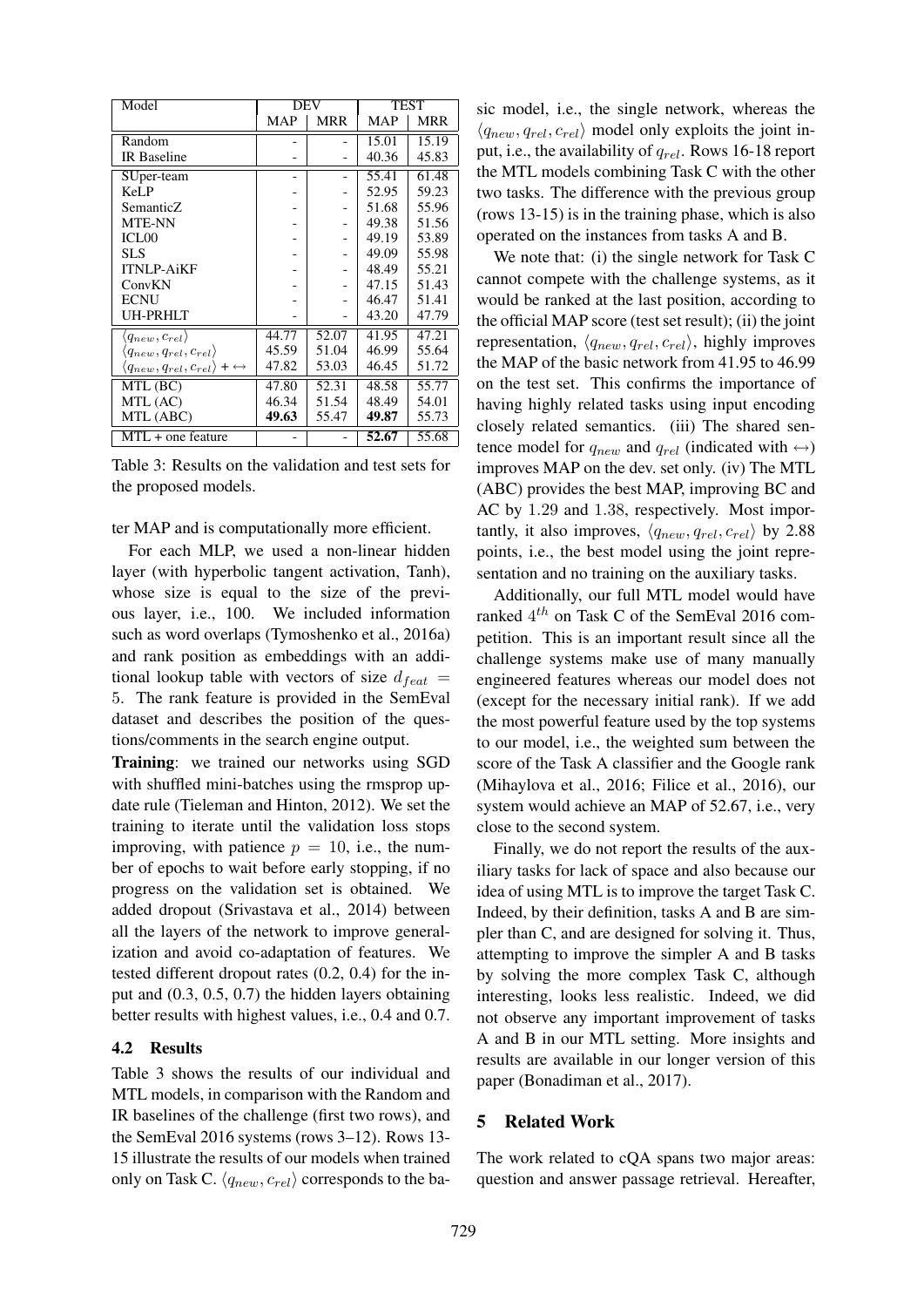we report some important research about them and then conclude with specific work on MTL.

Question–Question Similarity. Early work on question similarity used statistical machine translation techniques, e.g., (Jeon et al., 2005; Zhou et al., 2011), to measure similarity between questions. Language models for question-question similarity were explored by Cao et al. (2009), who incorporated information from the category structure of Yahoo! Answers when computing similarity between two questions. Instead, Duan et al. (2008) proposed an approach that identifies the topic and focus from questions and compute their similarity. Ji et al. (2012) and Zhang et al. (2014) learned a probability distribution over the topics that generate the question/answers pairs with LDA and used it to measure similarity between questions. Recently, Da San Martino et al. (2016) showed that combining tree kernels (TKs) with text similarity features can improve the results over strong baselines such as Google.

Question–Answer Similarity. Yao et al. (2013) used a conditional random field trained on a set of powerful features, such as tree-edit distance between question and answer trees. Heilman and Smith (2010) used a linear classifier exploiting syntactic features to solve different tasks such as recognizing textual entailment, paraphrases and answer selection. Wang et al. (2007) proposed Quasi-synchronous grammars to select short answers for TREC questions. Wang and Manning (2010) used a probabilistic Tree-Edit model with structured latent variables for solving textual entailment and question answering. Severyn and Moschitti (2012) proposed SVM with TKs to learn structural patterns between questions and answers encoded in the form of shallow syntactic parse trees, whereas in (Tymoshenko et al.,  $2016b$ ; Barrón-Cedeño et al.,  $2016$ ) the authors used TKs and CNNs to rank comments in web forums, achieving the state of the art on the SemEval cQA challenge. Wang and Nyberg (2015) trained a long short-term memory model for selecting answers to TREC questions.

Finally, a recent work close to ours is (Guzmán et al., 2016), which builds a neural network for solving Task A of SemEval. However, this does not approach the problem as MTL.

Related work on MTL. A good overview on MTL, i.e., learning to solve multiple tasks by using a shared representation with mutual bene-

fit, is given in (Caruana, 1997). Collobert and Weston (2008) trained a convolutional NN with MTL which, given an input sentence, could perform many sequence labeling tasks. They showed that jointly training their system on different tasks, such as speech tagging, named entity recognition, etc., significantly improves the performance on the main task, i.e., semantic role labeling, without requiring hand-engineered features.

Liu et al. (2015) is the closest work to ours. They used multi-task deep neural networks to map queries and documents into a semantic vector representation. The latter is later used into two tasks: query classification and question-answer reranking. Their results showed a competitive gain over strong baselines. In contrast, we have presented a model that can also exploit a joint question and comment representation as well as the dependencies among the different SemEval Tasks.

# 6 Conclusions

We proposed an MTL architecture for cQA, where we could exploit auxiliary tasks, which are highly semantically connected with our main task. This enabled the use of the same semantic representation for encoding the text objects associated with all the three tasks, i.e., new question, related question and comments. Our shared semantic representation provides an important advantage over previous MTL applications, whose subtasks share a less consistent semantic representation.

Our experiments on the SemEval 2016 dataset show that our MTL approach relatively improves the individual DNNs by almost 20%. This is due to the shared representation as well as training on the instances of the two auxiliary tasks.

In the future, we would like to experiment with hierarchical MTL for stressing even more the role of the auxiliary tasks with respect to the main task. Additionally, we would like to apply constraints on the global loss for enforcing specific relations between the tasks.

# Acknowledgements

This work has been partially supported by the EC project CogNet, 671625 (H2020-ICT-2014-2, Research and Innovation action). Many thanks to the anonymous reviewers for their valuable suggestions.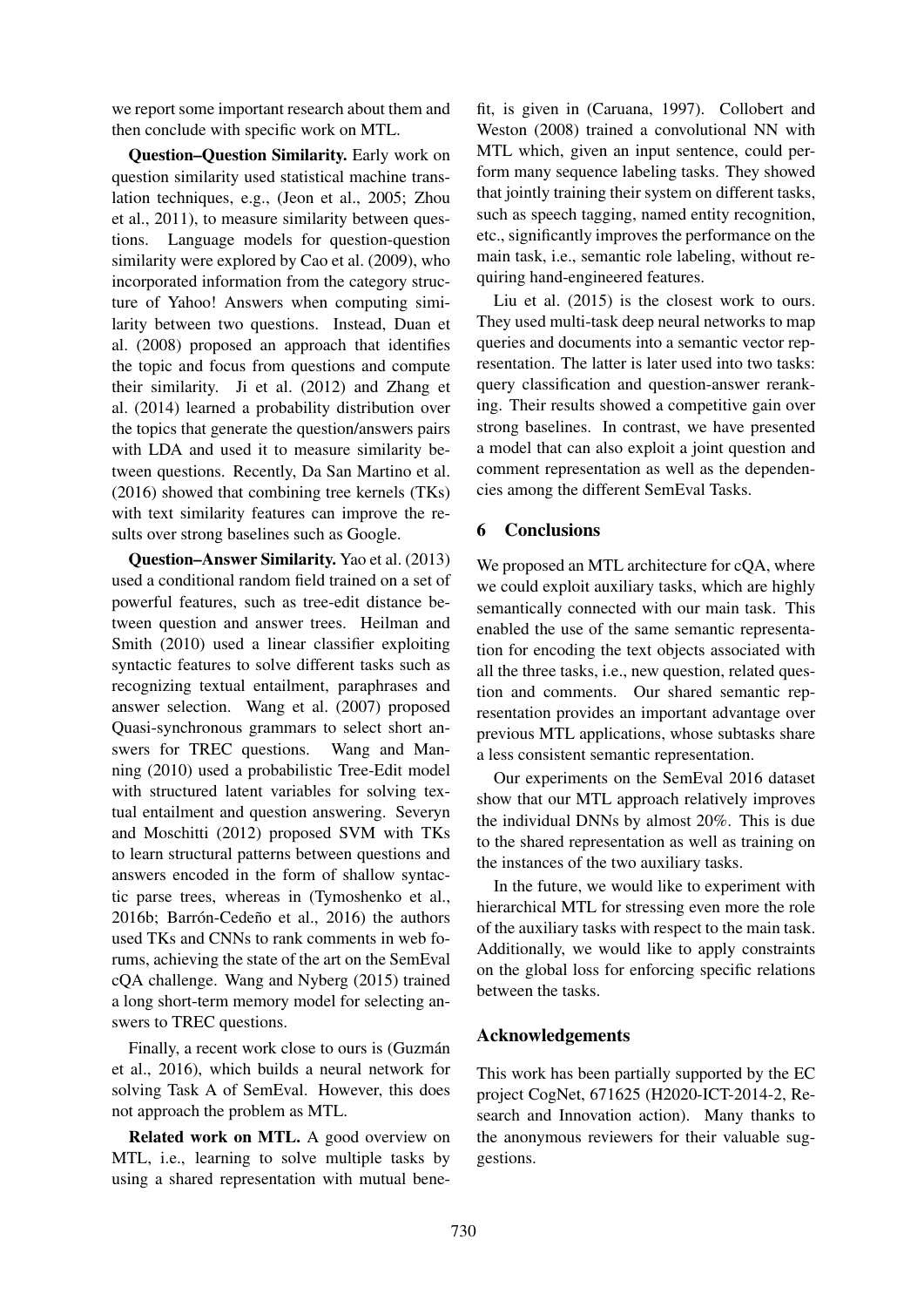## References

- Alberto Barrón-Cedeño, Daniele Bonadiman, Giovanni Da San Martino, Shafiq Joty, Alessandro Moschitti, Fahad A Al Obaidli, Salvatore Romeo, Kateryna Tymoshenko, and Antonio Uva. 2016. Convkn at semeval-2016 task 3: Answer and question selection for question answering on arabic and english fora. *Proceedings of SemEval*, pages 896–903.
- Daniele Bonadiman, Antonio Uva, and Alessandro Moschitti. 2017. Multitask Learning with Deep Neural Networks for Community Question Answering. *ArXiv e-prints*, February.
- Xin Cao, Gao Cong, Bin Cui, Christian Søndergaard Jensen, and Ce Zhang. 2009. The use of categorization information in language models for question retrieval. In *CIKM*.
- Rich Caruana. 1997. Multitask learning. *Machine learning*, 28(1):41–75.
- Ronan Collobert and Jason Weston. 2008. A unified architecture for natural language processing: Deep neural networks with multitask learning. In *Proceedings of the 25th international conference on Machine learning*, pages 160–167. ACM.
- Giovanni Da San Martino, Alberto Barrón Cedeño, Salvatore Romeo, Antonio Uva, and Alessandro Moschitti. 2016. Learning to re-rank questions in community question answering using advanced features. In *Proceedings of the 25th ACM International on Conference on Information and Knowledge Management*, pages 1997–2000. ACM.
- Huizhong Duan, Yunbo Cao, Chin-Yew Lin, and Yong Yu. 2008. Searching questions by identifying question topic and question focus. In *ACL*.
- Simone Filice, Danilo Croce, Alessandro Moschitti, and Roberto Basili. 2016. Kelp at semeval-2016 task 3: Learning semantic relations between questions and answers. *Proceedings of SemEval*, 16:1116–1123.
- Yoav Goldberg. 2015. A primer on neural network models for natural language processing. *CoRR*, abs/1510.00726.
- Francisco Guzmán, Lluís Màrquez, and Preslav Nakov. 2016. Machine translation evaluation meets community question answering. In *Proceedings of the 54th Annual Meeting of the Association for Computational Linguistics (Volume 2: Short Papers)*, pages 460–466, Berlin, Germany, August. Association for Computational Linguistics.
- Michael Heilman and Noah A Smith. 2010. Tree edit models for recognizing textual entailments, paraphrases, and answers to questions. In *Human Language Technologies: The 2010 Annual Conference of the North American Chapter of the Association for Computational Linguistics*, pages 1011–1019. Association for Computational Linguistics.
- Sepp Hochreiter and Jürgen Schmidhuber. 1997. Long short-term memory. *Neural computation*, 9(8):1735–1780.
- Jiwoon Jeon, W Bruce Croft, and Joon Ho Lee. 2005. Finding similar questions in large question and answer archives. In *CIKM*.
- Zongcheng Ji, Fei Xu, Bin Wang, and Ben He. 2012. Question-answer topic model for question retrieval in community question answering. In *CIKM*.
- Yoon Kim. 2014. Convolutional neural networks for sentence classification. In *EMNLP*, pages 1746– 1751, Doha, Qatar, October.
- Xiaodong Liu, Jianfeng Gao, Xiaodong He, Li Deng, Kevin Duh, and Ye-Yi Wang. 2015. Representation learning using multi-task deep neural networks for semantic classification and information retrieval. In *Proc. NAACL*.
- Tsvetomila Mihaylova, Pepa Gencheva, Martin Boyanov, Ivana Yovcheva, Todor Mihaylov, Momchil Hardalov, Yasen Kiprov, Daniel Balchev, Ivan Koychev, Preslav Nakov, Ivelina Nikolova, and Galia Angelova. 2016. Super team at semeval-2016 task 3: Building a feature-rich system for community question answering. In *SemEval@NAACL-HLT*.
- Tomas Mikolov, Ilya Sutskever, Kai Chen, Greg S Corrado, and Jeff Dean. 2013. Distributed representations of words and phrases and their compositionality. In C.J.C. Burges, L. Bottou, M. Welling, Z. Ghahramani, and K.Q. Weinberger, editors, *Advances in Neural Information Processing Systems 26*, pages 3111–3119. Curran Associates, Inc.
- Preslav Nakov, Lluís Màrquez, Alessandro Moschitti, Walid Magdy, Hamdy Mubarak, Abed Alhakim Freihat, Jim Glass, and Bilal Randeree. 2016. SemEval-2016 task 3: Community question answering. In *Proceedings of the 10th International Workshop on Semantic Evaluation*, SemEval '16, San Diego, California, June. Association for Computational Linguistics.
- Aliaksei Severyn and Alessandro Moschitti. 2012. Structural relationships for large-scale learning of answer re-ranking. In *Proceedings of the 35th international ACM SIGIR conference on Research and development in information retrieval*, pages 741– 750. ACM.
- Aliaksei Severyn and Alessandro Moschitti. 2015. Learning to rank short text pairs with convolutional deep neural networks. In *Proceedings of the 38th International ACM SIGIR Conference on Research and Development in Information Retrieval*, pages 373–382. ACM.
- Nitish Srivastava, Geoffrey Hinton, Alex Krizhevsky, Ilya Sutskever, and Ruslan Salakhutdinov. 2014. Dropout: A simple way to prevent neural networks from overfitting. *The Journal of Machine Learning Research*, 15(1):1929–1958.